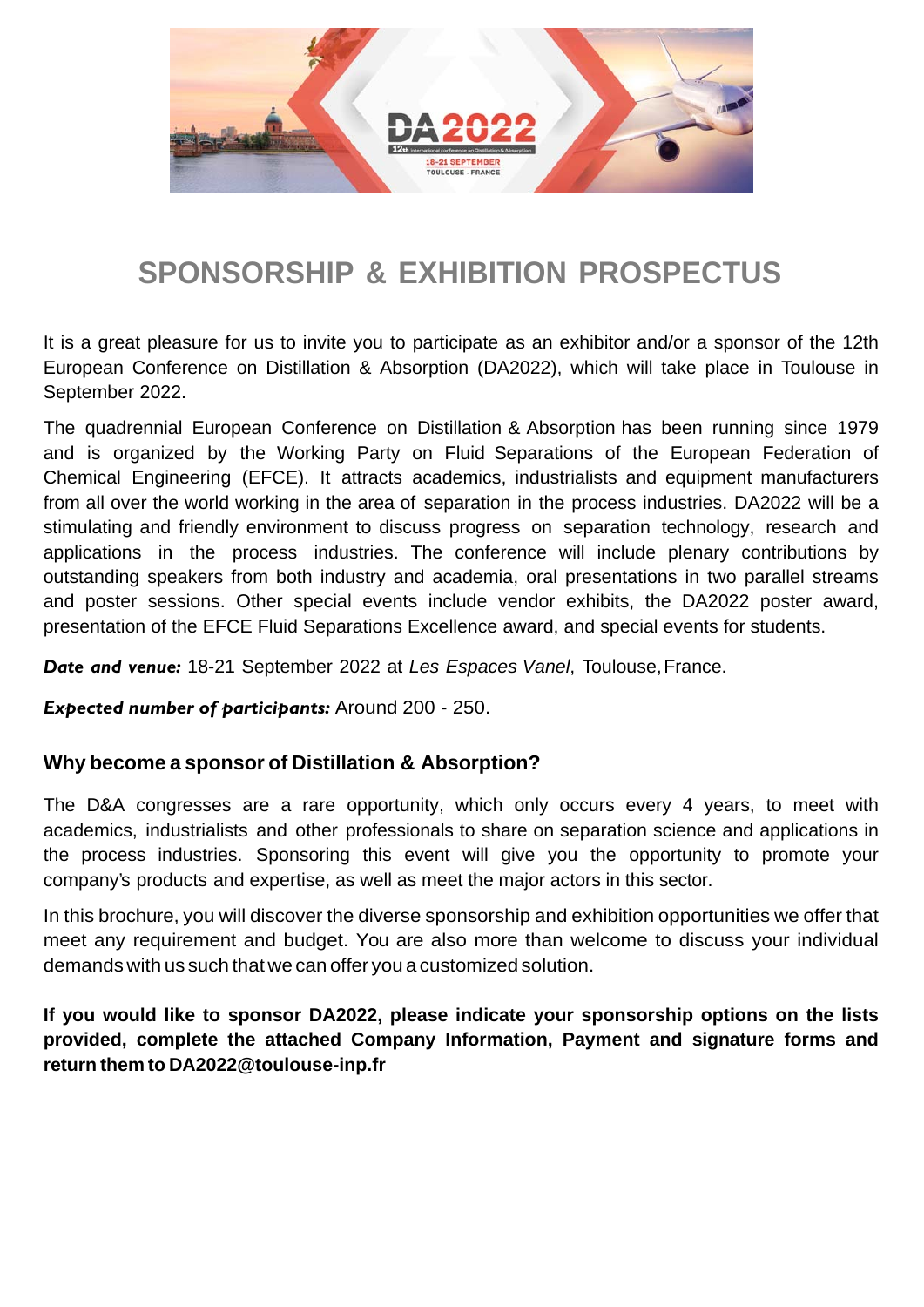

| <b>SPONSORSHIP PACKAGES &amp;</b>                                                                                                                                                                                                                                                                      |                                     | <b>Preference</b><br>1/2/3? |
|--------------------------------------------------------------------------------------------------------------------------------------------------------------------------------------------------------------------------------------------------------------------------------------------------------|-------------------------------------|-----------------------------|
| <b>EXHIBITION BOOTH - 1<sup>st</sup> arrived 1<sup>st</sup> served - Includes:</b>                                                                                                                                                                                                                     | 3500€                               |                             |
| Board, table and 2 chairs<br>Conference registration for 1 person<br>Sponsor's logo with www link on the congress website and newsletter                                                                                                                                                               |                                     |                             |
| Please give us the attendant name:<br>Name/surname:<br>e-mail:<br>Other company persons can register at the full participant rate.                                                                                                                                                                     |                                     |                             |
| <b>Gala dinner exclusive</b> (with promotion of your company during the<br>dinner)<br>At least:                                                                                                                                                                                                        | 5000€                               |                             |
| <b>Welcome reception</b> (with promotion of your company during the<br>welcome reception)<br>At least:                                                                                                                                                                                                 | 4000€                               |                             |
| <b>Coffee breaks</b> (with promotion of your company during the breaks)<br>At least:                                                                                                                                                                                                                   | 1000€                               |                             |
| 1 <sup>st</sup> arrived 1 <sup>st</sup> served<br><b>Conference bags - EXCLUSIVE!</b><br>Your own product                                                                                                                                                                                              | <b>No</b><br>additionnal<br>charges |                             |
| 1 <sup>st</sup> arrived 1 <sup>st</sup> served<br><b>Lanyards - EXCLUSIVE!</b><br>Your own product                                                                                                                                                                                                     | No<br>additionnal<br>charges        |                             |
| Notepads and pens-EXCLUSIVE! 1 <sup>st</sup> arrived 1 <sup>st</sup> served<br>Your own product                                                                                                                                                                                                        | No<br>additionnal<br>charge         |                             |
| 1 <sup>st</sup> arrived 1 <sup>st</sup> served<br><b>USB stick - EXCLUSIVE!</b><br>The USB stick, featuring the company logo, will be provided to each participant in their<br>conference bag. It will contain a copy of all the conference abstracts; additional sponsor<br>information can be added. | 2000€                               |                             |
| 1 promotional document (max 5 pages) inserted in the congress bags or<br>book of abstracts                                                                                                                                                                                                             | 500€                                |                             |
| <b>LOGO and Internet Link</b>                                                                                                                                                                                                                                                                          | 1000€                               |                             |
| Your company logo will be set-up on the congress web site and all congress' documents<br>Please send us the logo in jpeg format by E-mail to da2022@toulouse-inp.fr                                                                                                                                    |                                     |                             |
| Transport and accommodation expenses of one invited speaker<br>At least:                                                                                                                                                                                                                               | 1500€                               |                             |
| <b>Student event EXCLUSIVE!</b><br>At least:                                                                                                                                                                                                                                                           | 1000€                               |                             |

*We will adapt and negociate the sponsorship if the congress cannot be held on site. Virtual alternatives will be possible.*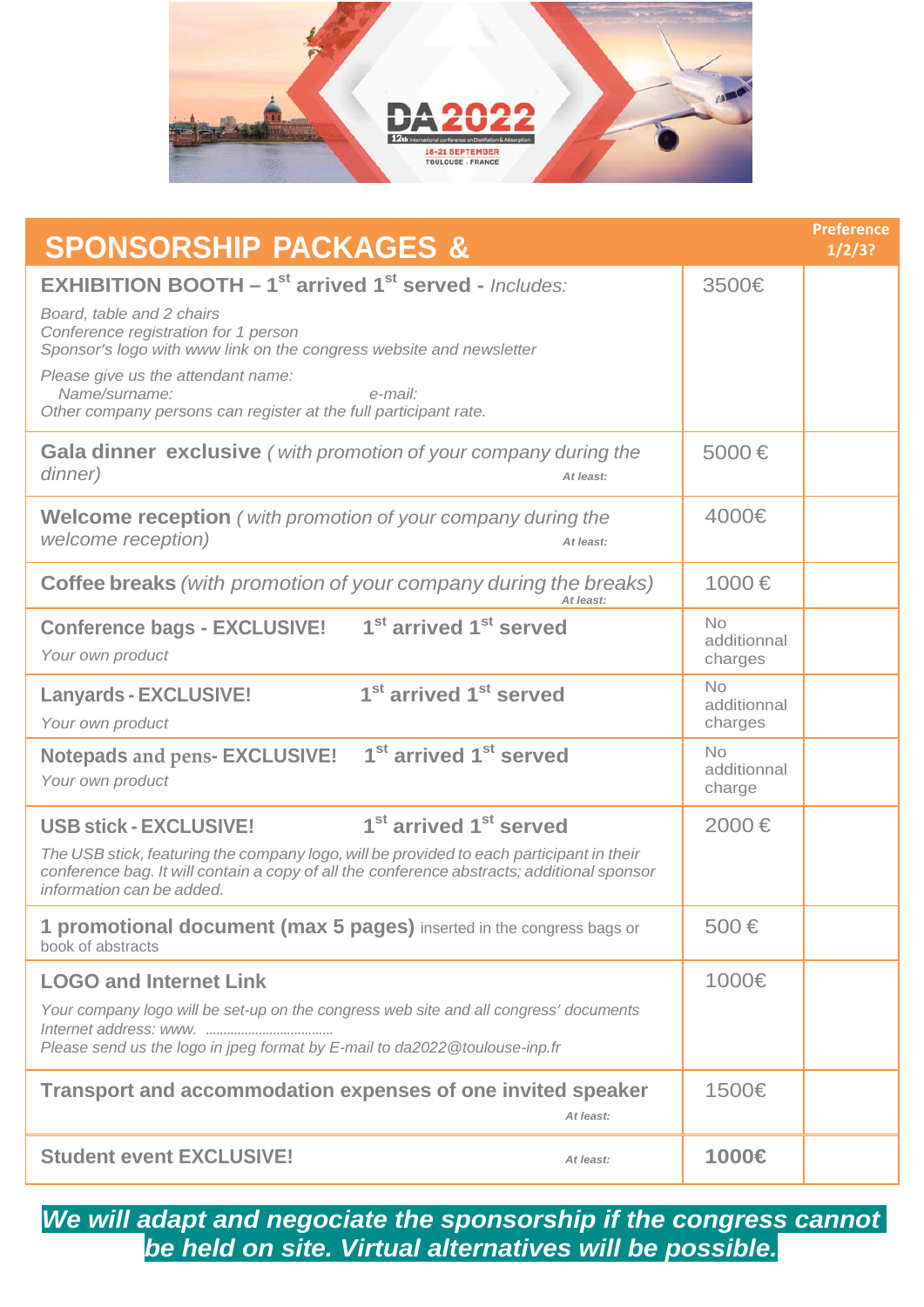# **ORDER FORM (1/3)**



### **TO BE SUBMITTED BY April 30th 2022 to : DA2022@toulouse-inp.fr**

### **COMPANY INFORMATION**

| Company name:                                        |        |
|------------------------------------------------------|--------|
| Address:                                             |        |
| Postcode:                                            | City:  |
| Country:                                             |        |
| Telephone:                                           | Email: |
| SIRET:                                               |        |
| VAT number or tax number:                            |        |
| <b>BILLING INFORMATION (if different than above)</b> |        |
| Company name:                                        |        |
| Contact person (title, first name, last name):       |        |
| Address:                                             |        |
| Postcode:                                            | City:  |
| Country:                                             |        |
| Telephone:                                           | Email: |
| VAT number or tax number:                            |        |
|                                                      |        |
| SIRET (French companies):                            |        |

Code NAF (French companies):